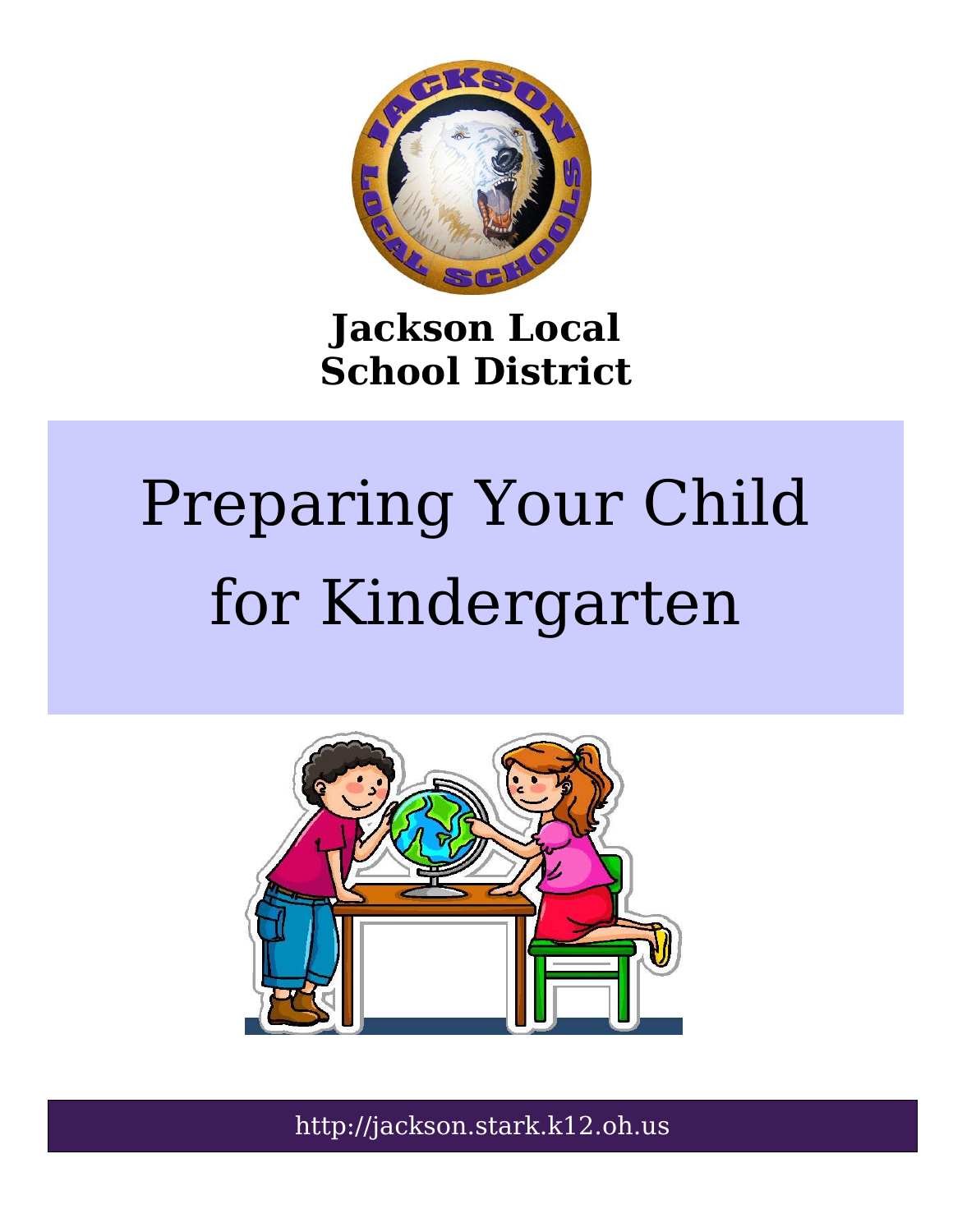#### **Personal Needs**

- Help your child to become independent when taking off and putting on clothes (e.g. jackets, shoes, snap pants, or clothes with zippers).
- Encourage your child to go to the bathroom without help. Teach your child to flush the toilet and wash his/her hands every time.
- Label your child's belongings and allow your child to be responsible for them (e.g. by putting clothes away, completing simple chores, picking up toys).
- Establish a regular schedule for meals, bedtime and daily activities.



### **Social Skills**

# And Self - Help

#### **Working with Others**

- Help your child to understand that other people have rights and feelings.
- Have your child practice sharing and working with others.
- Talk with your child about different ways to settle problems (e.g. talking first, going away to do something else, taking turns, asking for help from an adult).

#### **Building Self Confidence**

- Help your child to feel comfortable being away from a parent or caregiver. Plan times for your child to be with other adults and children. (e.g. going to a birthday party without a parent, play times with friends).
- Provide time for your child to play alone as well as with others.
- Encourage your child to continue working on something even when it starts to get hard. Acknowledge all efforts.
- Encourage your child to do things alone that he/she is capable of doing (e.g. brushing teeth, tying shoes, simple chores).
- Remember it's not a good idea to compare your child to another child. Children develop at their own pace and have their own interests. Faster isn't always better.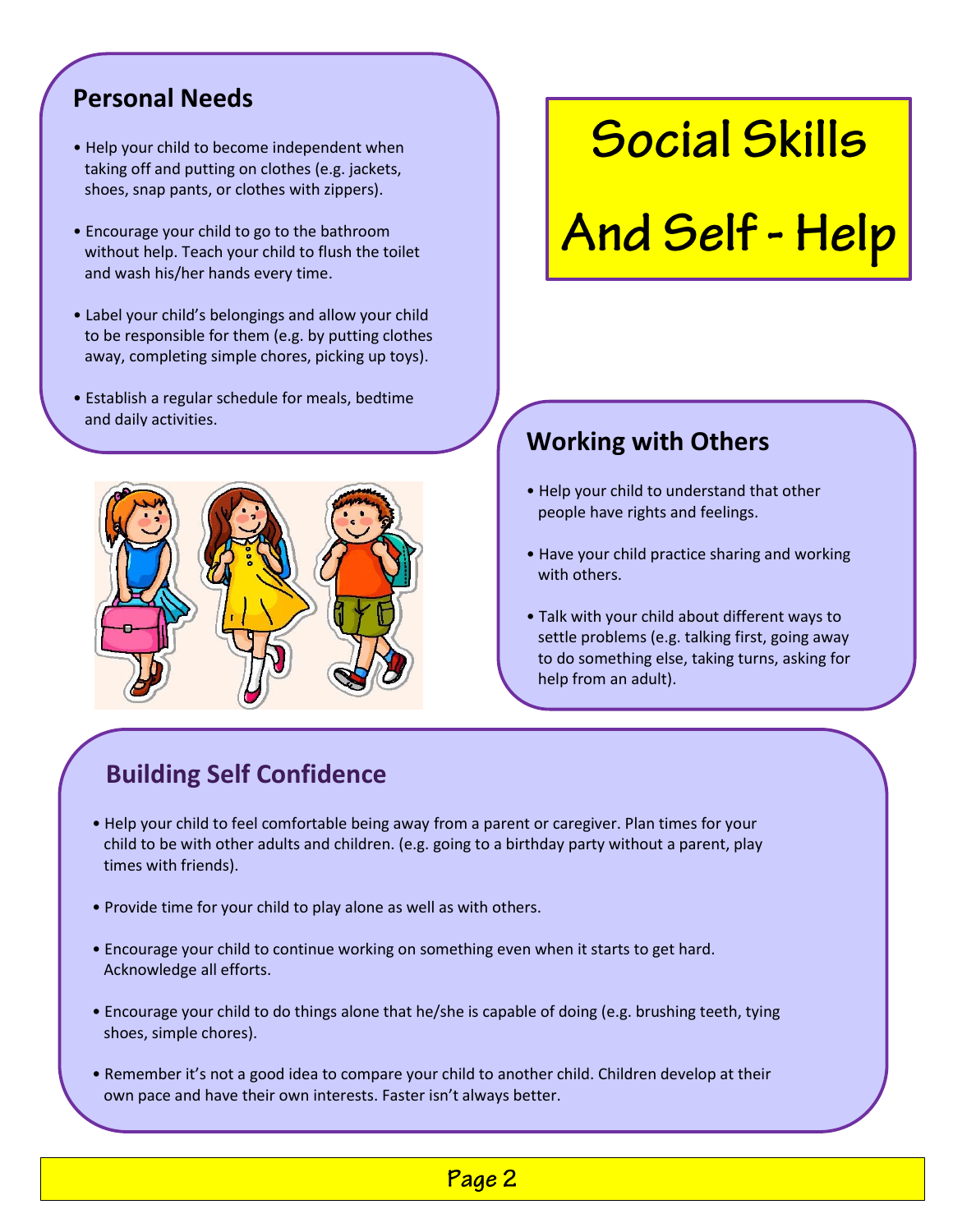# **Listening and Speaking**

#### **Speaking**

- Talk to your child as you would in a conversation with an adult. PLEASE DO NOT USE BABY TALK.
- Talk to your child in complete sentences. Encourage your child to do the same.
- Encourage your child to use language to express his/her feelings, ideas, dreams, wishes and fears.
- Encourage your child to pretend play (e.g. playing house and being the parent).
- Pick an object and have your child describe the object with as many words as possible.
- Have your child draw a picture and tell you about it.

#### **Listening**

- Play listening games that require your child to:
	- o follow directions (e.g. Simon Says, I Spy).
	- o listen for sounds. Have your child tell you what he/she hears.
	- o play echo games (e.g. say something short and funny, clap a pattern, say a series of words and have your child repeat whatever you did).
- Set aside time daily to talk and listen to your child.
- After hearing a story or watching a program or movie, have your child retell in his/her own words what was said, what it was about or the order of events.
- Help your child to be a courteous listener when others are speaking.
- After giving your child 2-3 simple directions, have him/her repeat each direction and then complete the tasks.

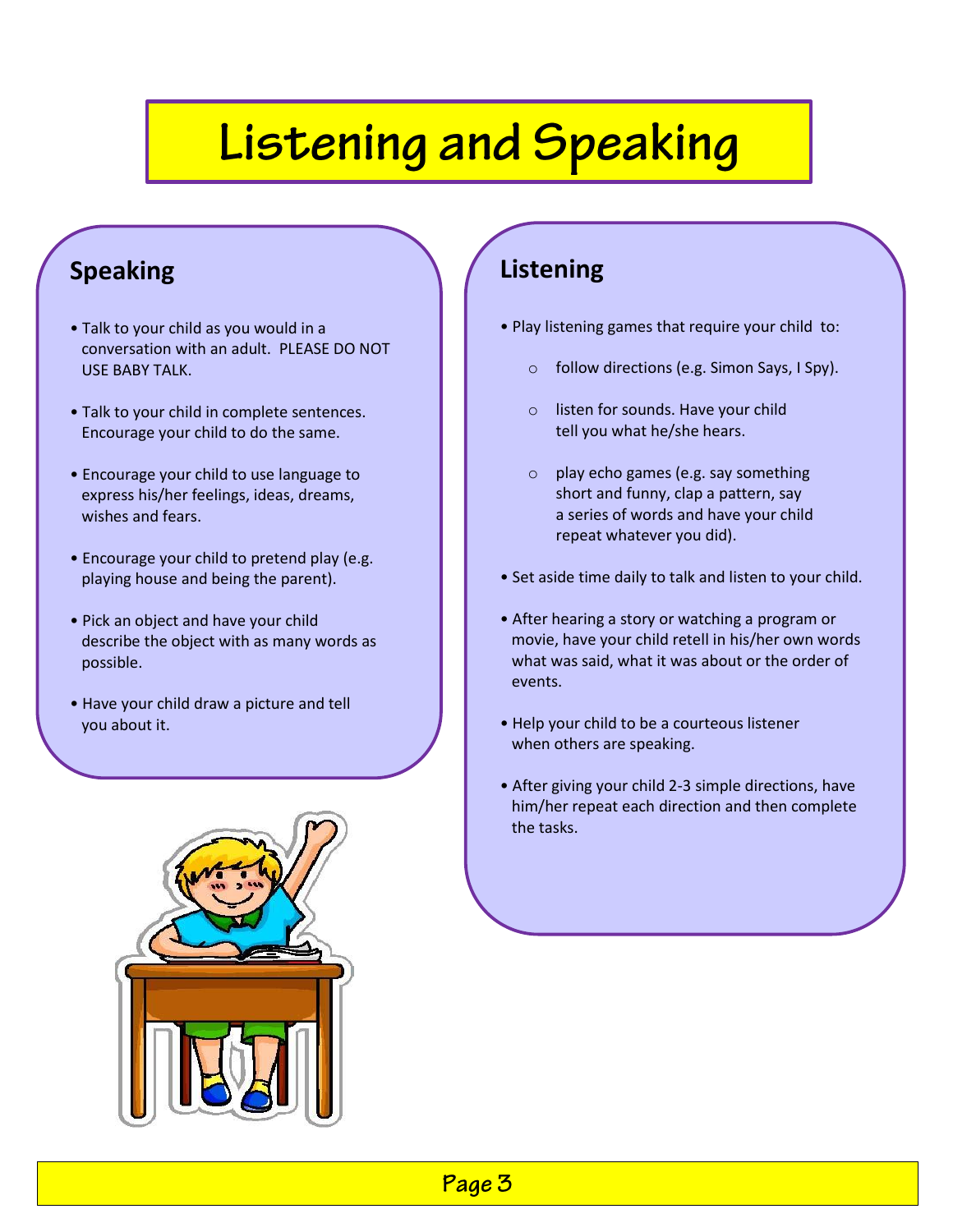# Early Reading Experiences

#### **Story Retelling**

- Have your child tell a story back to you in his/her own words. Ask what happened first, next and how the story ended.
- Have your child act out a favorite story using puppets or stuffed animals.
- Have your child draw a favorite part or character of a story and tell you about it.

#### **Other Activities**

• Put on family plays.

- Help your child label items around his/her room (e.g. bed, dresser, window).
- Read different versions of familiar stories and compare how they are alike and different.

#### **Daily Reading**

- Read different types of books with your child.
- Read with your child daily. Talk about the pictures before reading.
- Let your child select books. Expect to read favorites many times!
- Help your child recognize/read familiar notices, signs and labels (e.g. on road signs, cereal boxes, stores, restaurants).
- Read patterned stories as well as your child's favorites (e.g. Gingerbread Man).
- Discuss each story as you read (e.g. "What do you see? What do you think will happen?".

#### **Reading At Home**

- Let your child see you reading.
- Have a special place for your child to keep books.
- Make a list of your child's favorite stories.



Page 4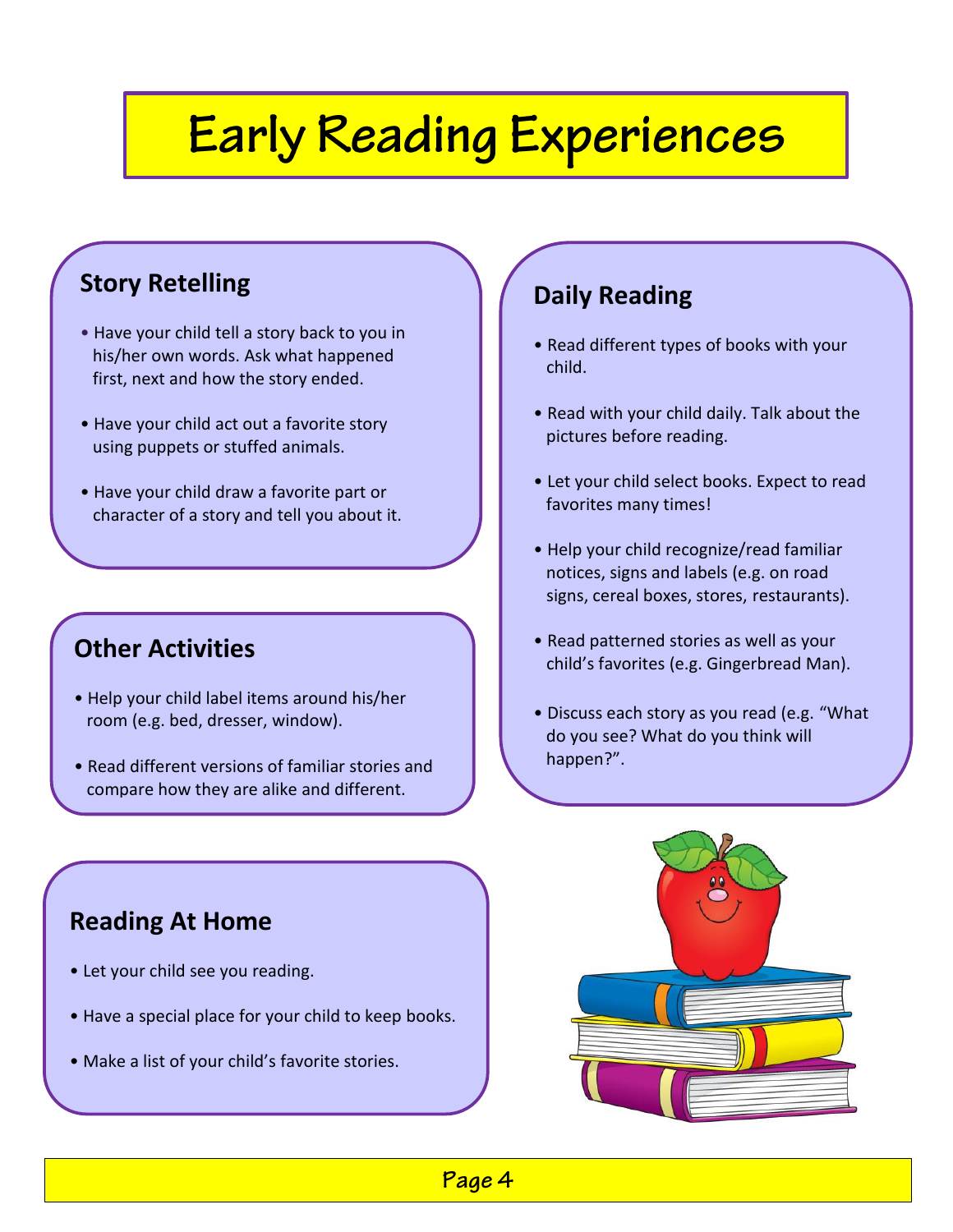#### **Ideas About Books**

- Talk about the book with your child (e.g. cover, title, author/illustrator).
- Help your child to realize that print goes left to right and top to bottom (e.g. point or have your child point to each word as it is read).
- Have your child look at pictures as a way to help him/her understand the story.



#### **Letters and Sounds**

- Sing the alphabet.
- Practice naming letters and placing them in ABC order.
- Explore a variety of letter activities (e.g. writing letters in sand, salt or shaving cream; using magnetic letters).
- Make letters out of clay or playdough.
- Listen for words that start with the same sound (e.g. fork, food, fun, family).
- Play an alphabet game in the car, spotting objects that begin with different letters or sounds (e.g. find something that starts with "s" such as a stop sign).
- Play games using the alphabet (e.g. alphabet bingo, concentration, matching capitals and lowercase letters).
- Have your child search for certain letters or words in books and magazines.

#### **Playing with Words**

- Read/recite nursery rhymes and riddles.
- Make silly words that rhyme (e.g. silly, willy).
- Have your child listen for words that rhyme as you read (e.g. Dr. Seuss books).
- Play reading games at the store, at home or anywhere. Select items that begin with the same letter or sound (e.g. "T" as in toothpaste, tomatoes).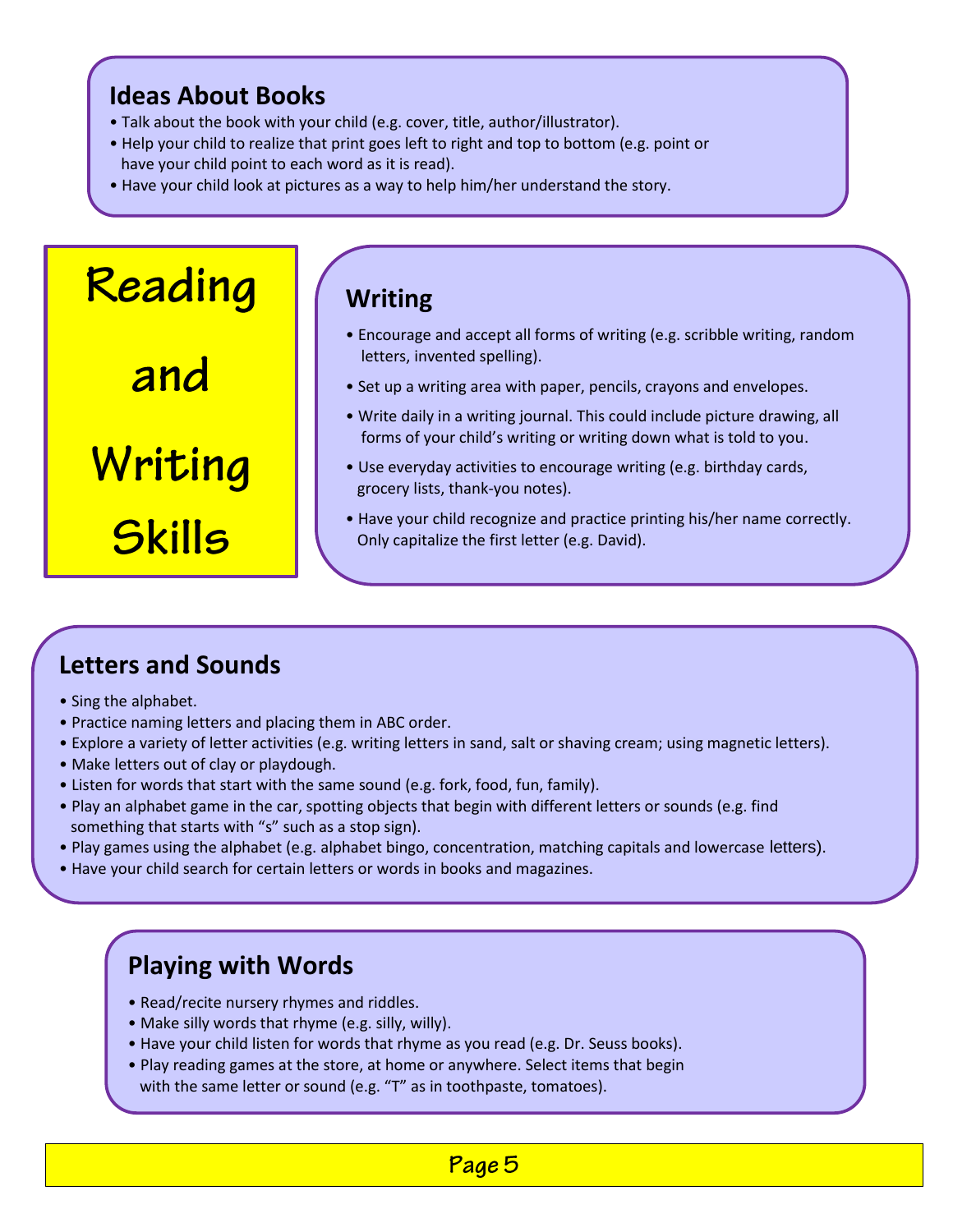#### **Sorting and Patterning**

- Sort items by color and name the groups by their colors.
- Have your child sort a variety of items (e.g. sort socks by size or color).
- Look for patterns everywhere (e.g. stripes on clothing, tiles, wallpaper).
- Create a pattern for your child and have your child continue it (e.g. fork, spoon, fork, spoon…).

#### **Shapes and Sizes**

- Encourage your child to find and compare objects of different size, length and shape.
- With supervision, let your child explore filling and emptying containers of different sizes and shapes (e.g. cans, bottles, cups, bowls, boxes).
- Play games using words…on, in, on top of, under, next to, in front/back of, and over (e.g. "Simon says stand next to the table").
- Help your child identify these shapes and look for them everywhere :

### **Math Skills**



#### **Problem Solving**

• Use everyday activities to create math problems (e.g. "Grandma and Grandpa are coming for dinner tonight. How many places do we need to set at the table?" "Using these two shirts and these two pants, how many different outfits can we make?").

#### **Numbers**

- Have your child count a variety of objects, touching or moving each one as he/she says the number.
- Play counting games (e.g. count the number of doors in your house, buttons on your shirt, people in line at the grocery store).
- Discuss ideas of more, less and same (e.g. "I have two cookies. You have four cookies. Who has more? Who has less?").
- Have your child look for numbers everywhere (e.g. license plates, addresses, phone numbers).

Page 6